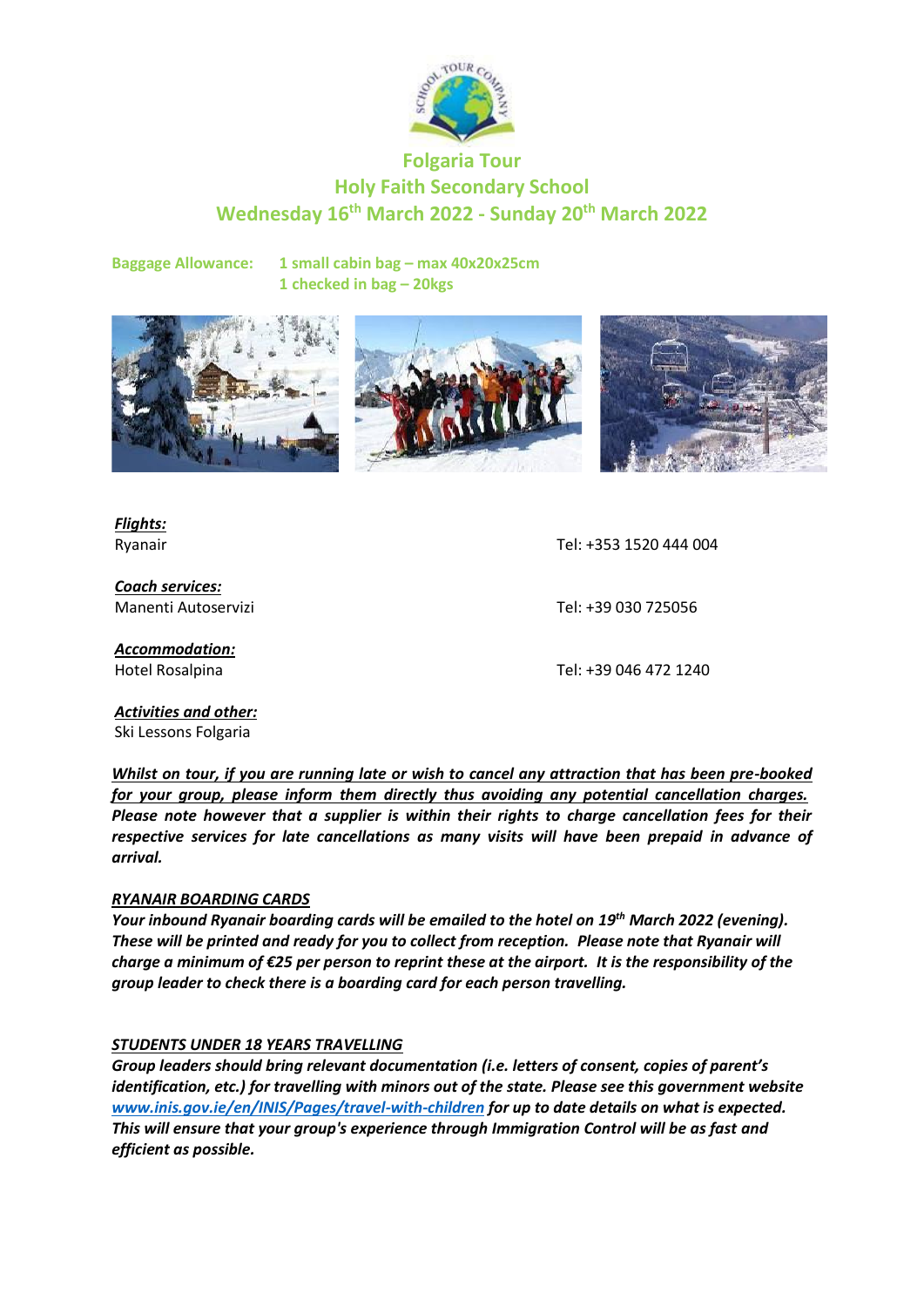

Entry requirements into Italy can be checked by completing the survey found here <https://infocovid.viaggiaresicuri.it/returningtoitaly.html> or by following the below QR code



### To gain entry to Italy, passengers must;

(1) Fill in a Passenger Locator Form her[e https://app.euplf.eu/#/](https://app.euplf.eu/#/) or by following the below QR code



(2) Present a Covid-19 Certificate showing proof of vaccination or recovery dated within no more than 270 days **OR** a Certificate of Recovery dated within no less than 11 days and no more than 180 days **OR** a negative PCR Test (within 72 hours) or Antigen Test (within 48 hours)

A Covid-19 Certificate showing proof of vaccination or recovery is required for entry to all public buildings. A face mask is required to be worn in all public areas, both indoors and outdoors.

> Further information can be found at <https://www.dfa.ie/travel/travel-advice/a-z-list-of-countries/>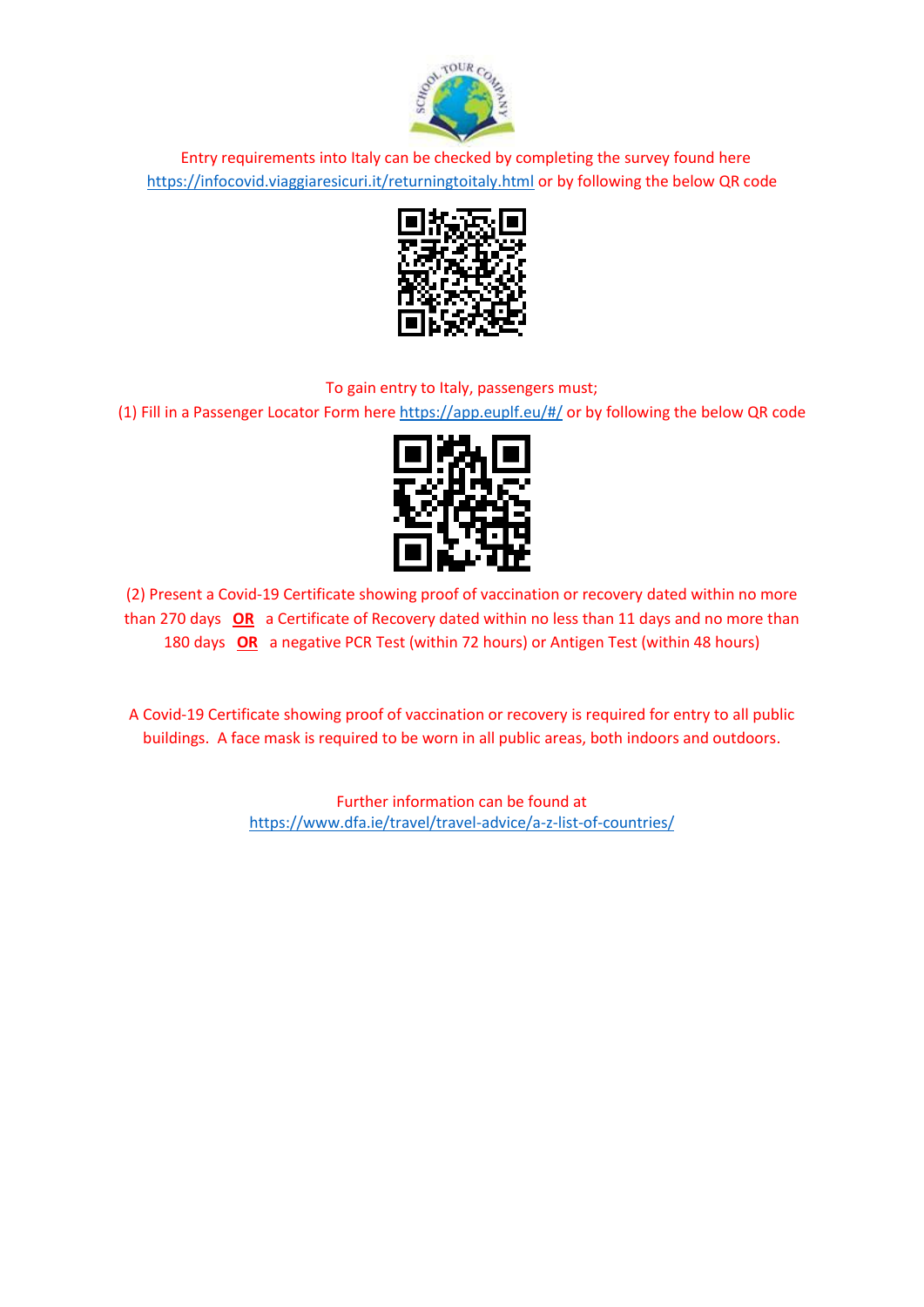

## **Day 1 – Wednesday 16th March 2022**

#### **06:30** Assemble in **Dublin Airport (DUB) – Terminal 1.**

You have a 20kg bag booked per person. Please proceed to the "bag drop desk" with your 20kg bag where you will need to present your passport and boarding pass. Once your bag has been checked in, proceed directly to security with your boarding passes. You may only bring a small cabin bag (max 40x20x25cm) to the gate and onto the flight.

Please be aware that seats **have not** been pre-booked for your group. Ryanair randomly allocate seats at check-in so your group will not be seated together. It is possible to add assigned seating for a fee, subject to availability. Please ask your tour operator for further information.

| Airline:                  | <b>Ryanair</b>                                                                |
|---------------------------|-------------------------------------------------------------------------------|
|                           | Booking Reference(s): C9YKUJ; LCV26N; P47MJL; T7TF5P; W5H3MY; W6BIGV; YYKTMJ; |
|                           | A9T2JZ                                                                        |
| Destination:              | <b>Bologna Airport</b>                                                        |
| <b>Flight Number:</b>     | <b>FR 9456</b>                                                                |
| <b>Baggage Allowance:</b> | 1 small cabin bag - max 40x20x25cm                                            |
|                           | 1 checked in bag – max 20kg                                                   |

- **09:00** Depart from **Dublin Airport** to Bologna Airport (BLQ) on **Ryanair flight**, **FR9456**.
- **12:35** Arrive **Bologna Airport** (**BLQ**)

Meet your **Manenti Autoservizi** coach (Tel: +39 030 725 056) and Transfer to **your accommodation**.

**Reservation and payment made by The School Tour Company - Voucher enclosed.**

Please ensure that the students keep the coach in a clean state at all times. This is the responsibility of the group leaders. Please note the school will be liable for any damages that incur additional charges.

**17:00** Approximate arrival time at your accommodation. Check in to **Hotel Rosalpina** for your 4-night stay.

**Reservation and payment made by The School Tour Company - Voucher enclosed.**

Via Strada Nuova 8 38064 Folgaria Tel: +39 046 472 1240

*The tourism tax is €2 per person per night, payable locally. This rate is subject to change without prior notice.*

**19:00** Evening meal at **Hotel Rosalpina**.

Overnight at your accommodation.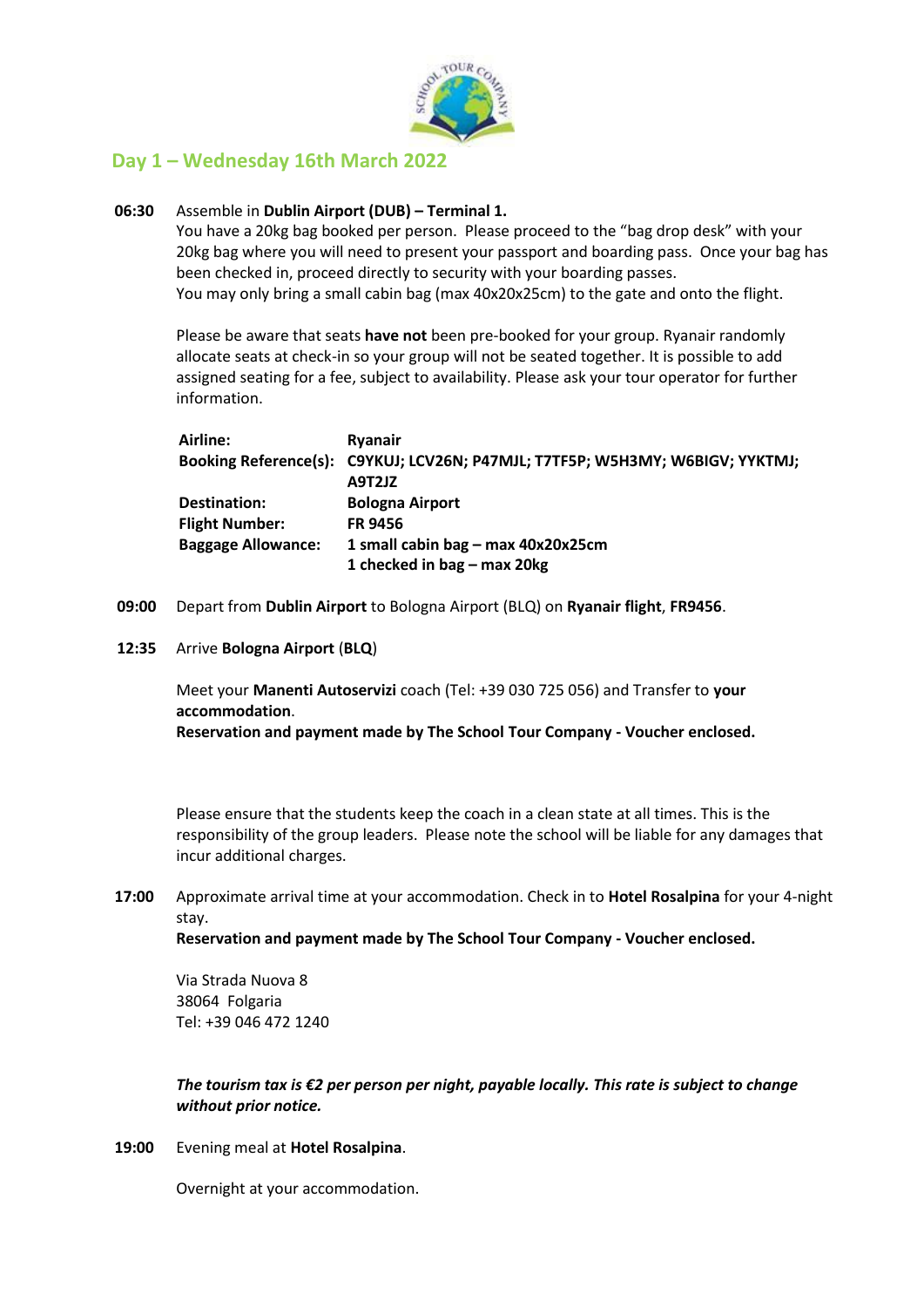

## **Day 2 – Thursday 17th March 2022**

- **08:00** Enjoy breakfast at your hotel
- **08:45** Depart hotel for the Ski slopes via the ski shuttle bus. (Group to split in 2)

Ski fit has been arranged for this morning at the Punto Sports Ski rental shop, near the slopes.

**10:00 –** Ski Lessons-group will enjoy their scheduled ski lesson. **12:00**

After morning lessons, free time for lunch under your own arrangement.

- **14:00 –** Ski Lessons- group will enjoy their scheduled ski lesson **16:00**
- **16:15** Return to your hotel. (Group to split in 2)
- **19:00** Evening meal at Hotel Rosalpina.

Overnight at your accommodation.

# **Day 3 – Friday 18th March 2022 - Day 4 – Saturday 19th March 2022**

- **08:00** Enjoy breakfast at your hotel
- **08:45** Depart hotel for the Ski slopes via the ski shuttle bus. (Group to split in 2)
- **10:00 –** Ski Lessons-group will enjoy their scheduled ski lesson **12:00**

After morning lessons, free time for lunch under your own arrangement.

- **14:00 –** Ski Lessons- group will enjoy their scheduled ski lesson
- **16:00**
- **16:15** Return to your hotel. (Group to split in 2)
- **19:00** Evening meal at Hotel Rosalpina.

Overnight at your accommodation.